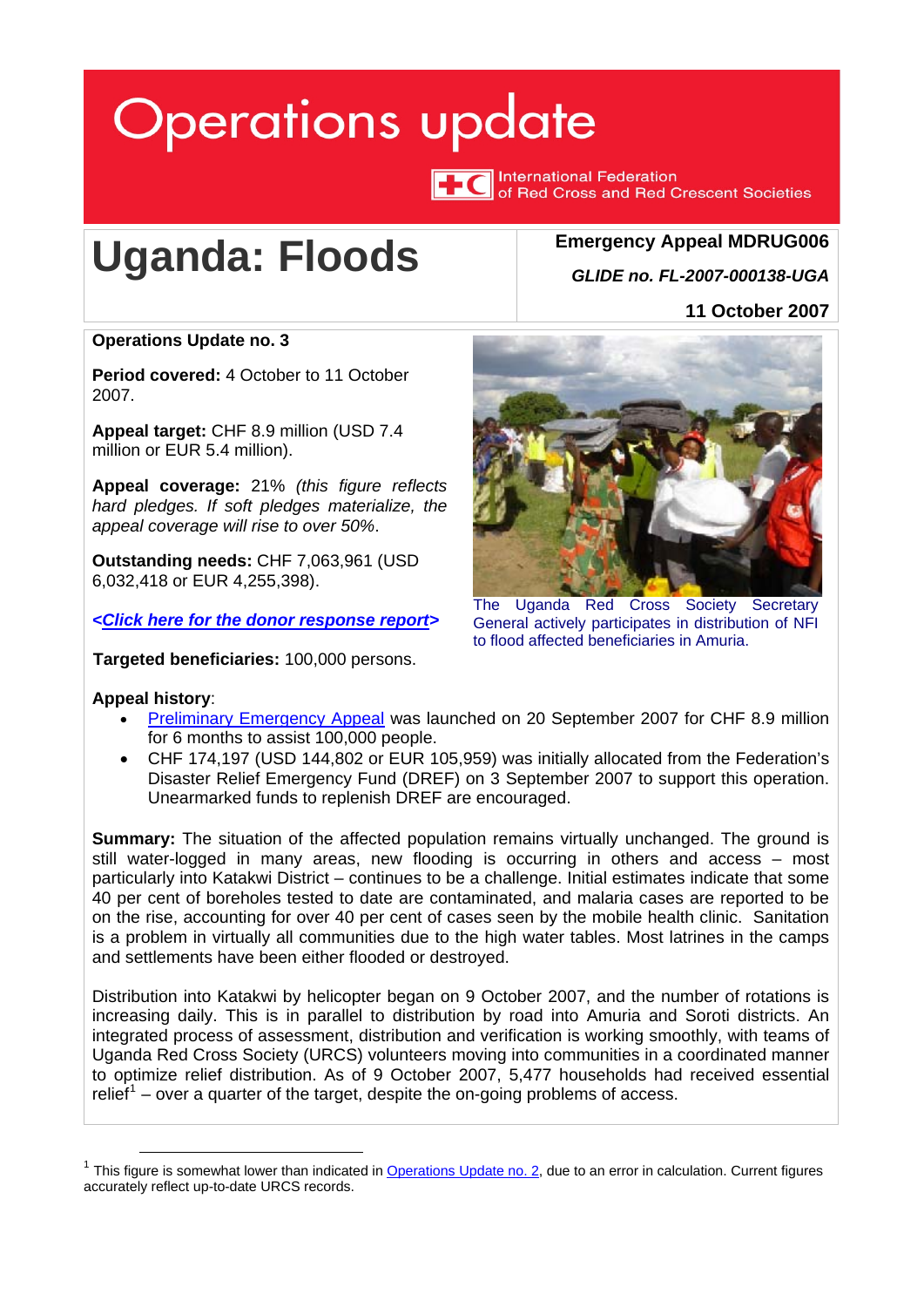During its first week of operation, the mobile health clinic treated 1,852 people. The water treatment plant in Amuria has purified 63,000 litres of water since it began operating on 26 September, of which 57,720 litres has been consumed. Eleven URCS volunteer technicians are now fully capable of operating the treatment plant, following training from their Kenya Red Cross Society (KRCS) counterparts. It has been decided to maintain the second water treatment plant in Soroti, as a contingency for emergency deployment in case of a disease outbreak. Participatory Health and Sanitation Transformation (PHAST) training for an additional twenty volunteers in Katakwi has been completed.

In terms of early recovery, a proposal for immediate food security intervention in the most affected sub-counties of Amuria and Katakwi has been prepared. The aim is to distribute seeds to 20,000 households no later than 3 November, so that communities can plant crops that are most likely to succeed under the present circumstances, and thereby enhance their food security. Focus group discussions will take place in three communities over the coming days. The shelter and early recovery components of the programme are also working together to ensure a more 'holistic approach' in meeting needs. Communal toolkits are now being considered as a possibly more appropriate means of strengthening capacity within each community (i.e. provision of multipurpose tools, which could be used for agricultural, shelter and communal activities). This would also serve to reinforce community efforts already underway to strengthen existing dwellings.

URCS and FACT members continue to participate actively in UN clusters and technical working groups in order to avoid duplication and to ensure overall coordination of humanitarian aid. The URCS Secretary General and the Vice-Chairman joined field operations for a few days, to strengthen coordination and to back-up from the headquarters.

Both the KRCS team and a majority of the Federation's FACT delegates are scheduled to leave within the next two weeks. The teams are working closely with their URCS colleagues in the field to transfer knowledge, set up operational systems and ensure a smooth transition. It is important to highlight the contribution of the KRCS to the Uganda floods emergency operation: this is the first time that an African National Society has responded fully and immediately to another African National Society in an emergency, in the context of an international Federation Appeal. Lessons learned will no doubt pave the way for similar successful assistance in the future.

The key objective, at this stage, is to ensure a smooth exit strategy on the part of FACT and KRCS teams and establish a core Federation operational support team for the coming months, so that URCS operations are not disrupted and the urgent needs of the population continue to be met.

# **Background**

Due to an early onset to the rainy season, compounded by unusually heavy rainfall beginning in July 2007, flooding has been occurring in various parts of north and eastern Uganda. Most districts in the area have been seriously affected – particularly Amuria, Katakwi, Bukedea and Kumi (the latter also experiencing serious landslides and mudslides). Currently, rainfall patterns are normal, with the rainy season predicted to last until mid-November. Although Amuria and Katakwi districts are slowly drying out, many of the settlements are still muddy and water-logged, and remain very vulnerable to any additional rainfall. Furthermore, newer areas are being slowly inundated in Soroti District. The one bridge to the south is overflowing and very precarious. For the most part, heavy traffic is being re-routed to the west, via Lira.

This is the most severe flooding to have occurred in over thirty years, affecting over 300,000 people. Over half of those affected are women and almost one third of them are children under nine years.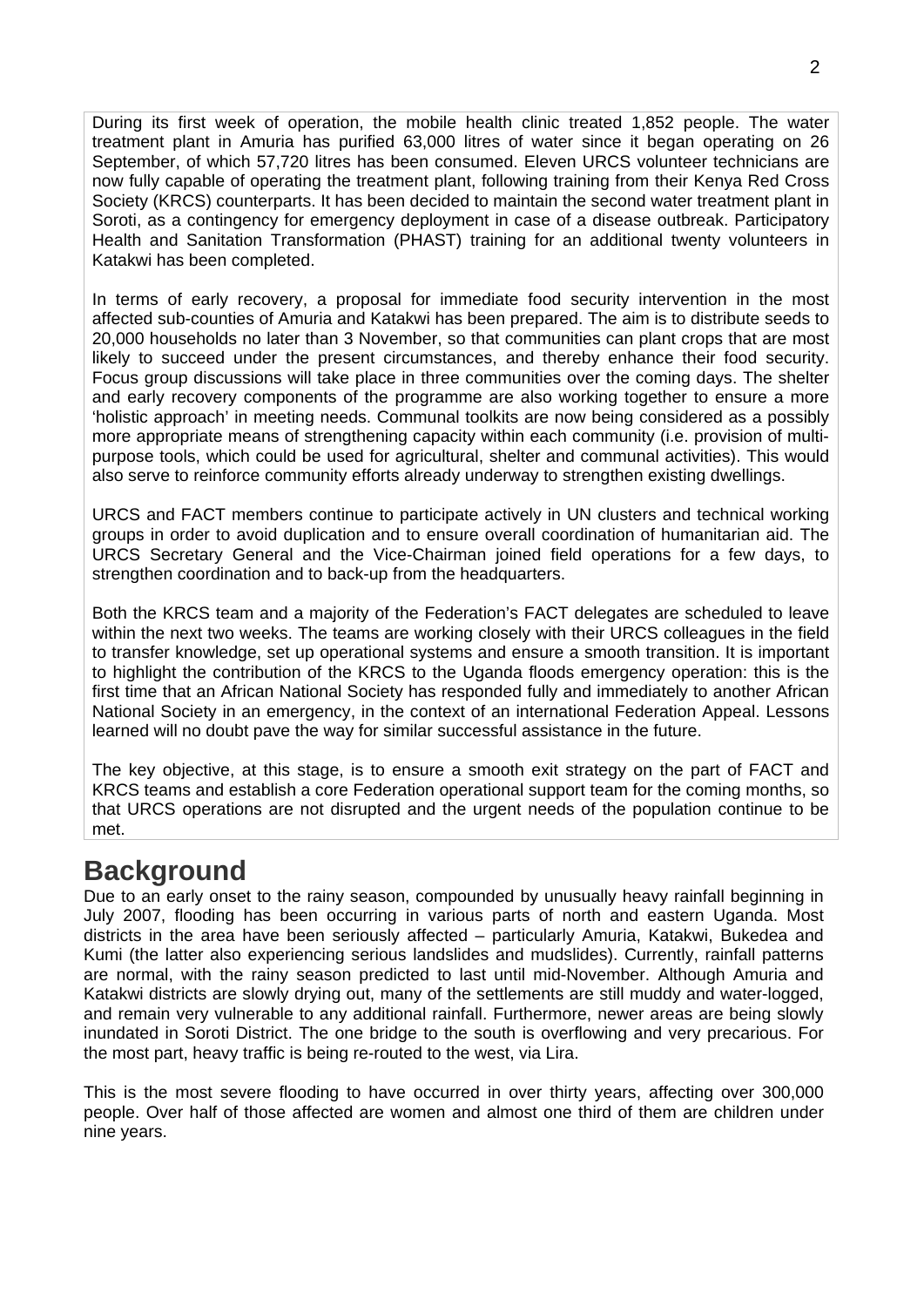The situation continues to evolve on a daily basis, depending on the intensity and location of rainfall, with the heavily water-logged ground unable to absorb any additional precipitation. The images of the slow-moving water and damp ground do not do justice to the highly vulnerable state of the population, which has very few resources to fall back upon and little ability to cope with the additional hardships brought on by the flooding.

Up to 80 per cent of staple crops have been destroyed or are rotting in the fields, leaving households with hardly any food reserves to last through the rainy season and into the predicted drought to follow. These settlements are for the most part very isolated from economic centers and highly dependent on agriculture (with some livestock and poultry) as their unique source of income. There is little opportunity to earn extra cash. In any event, prices of certain basic commodities, such as salt, have tripled in the local markets. Households report that they are out of key food commodities such as cooking oil and sugar. Food insecurity is already a major concern and can only be expected to worsen. According to UN indicators, even before the flooding, 45 per cent of these communities were considered to be extremely or very low in terms of food security.

The level of poverty is extraordinarily high, and the subsequent level of vulnerability is alarming. The most affected communities are also the ones with little or no road access. These are primarily long-term camps or settlements of internally displaced people (IDP), exposed to uncertainty, violence and hardship over the past 20 years – some having been displaced more than once, due to conflict and insurgency. They have received little or no assistance over that period.

A number of dwellings have either collapsed or are seriously destabilized, as the water erodes the mud-brick bases and cracks walls. The floods have rendered the predominantly mud floors uninhabitable, and created large bodies of contaminated water, raising the water table to just a few centimetres below ground surface and turning many croplands into - literally - dangerous "mean" lakes.

The already insufficient infrastructure of these communities in terms of water and sanitation has been rendered virtually inoperative. Pit latrines are flooded or have collapsed. This includes schools, where many people congregate to seek shelter, both during the day and at night. Violence and protection issues are reported to be on the increase, due to over-crowding. The communities include a high proportion of orphans – a result of the insurgencies, as well as a consequence of HIV and AIDS.

Access to basic health care and medicines is, on the whole, non-existent. Even before the floods, health coverage was a meager 21 per cent. The damp environment caused by the flooding, coupled with the cold evenings and limited food supplies, is exacerbating an already precarious existence, and a progressive deterioration in the health of the population is being noted. Malaria is reported to be on the rise. Most of these settlements are located in low-lying land, particularly vulnerable to flooding.

Immediate humanitarian assistance and other more permanent interventions in the areas of water and sanitation have been hampered by problems of access. On-going assessments confirm that the primary needs remain food<sup>[2](#page-2-0)</sup> and non-food relief items (NFI), tarpaulins as emergency shelter, and basic health care support, including the provision of clean water, improved sanitation and hygiene promotion. The Ugandan Red Cross Society (URCS), with assistance from the KRCS and the Federation's FACT, remains one of the very few organizations providing relief distribution to a number of the most affected communities to date.

<span id="page-2-0"></span>**<sup>2</sup>** Being provided by the World Food Programme (WFP).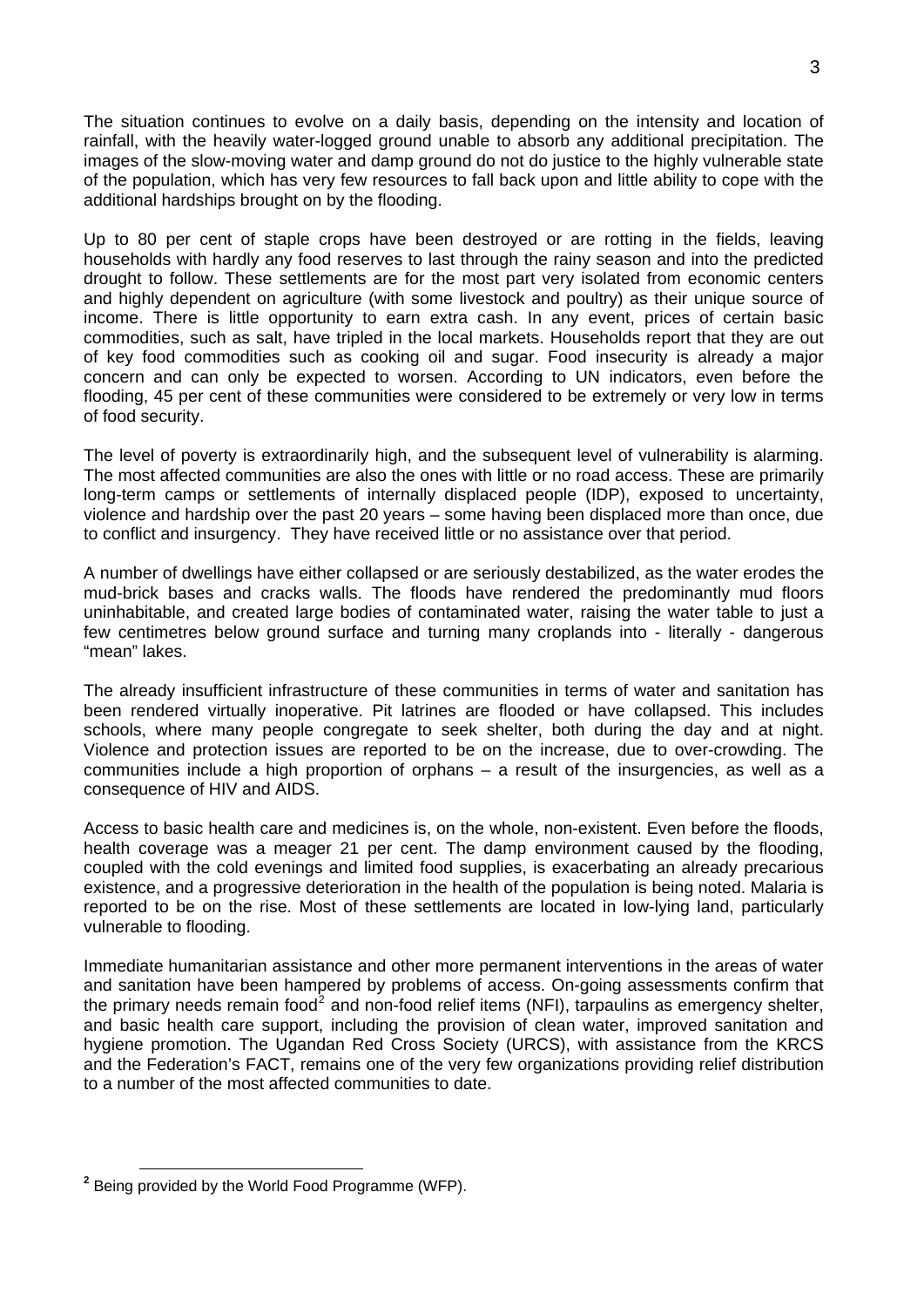#### **Operational developments**

Distribution by helicopter began on 9 October into Katakwi, which remains inaccessible by road. Distribution by road is on-going, targeting those communities most in need in Amuria and Soroti districts. The Kenya Red Cross Society (KRCS) continues to provide both technical and transport assistance to the URCS relief effort. Four KRCS M6 and other URCS trucks are being used to get through on roads which are often muddy and damaged by the floods.

An integrated process of assessment, distribution and verification is working smoothly, with teams of URCS volunteers moving into communities in a coordinated manner to optimize relief distribution. FACT members have been working with URCS counterparts to refine assessment tools and to train volunteers in their use.

TED NATIONS HUMANITARIAN AIR SE

Red Cross teams unload the first rotation of goods delivered by helicopter to Ngariam Corner in Katakwi, for beneficiaries with no road access for over three weeks.

As of 9 October, 5,477 households had received

essential relief<sup>[3](#page-3-0)</sup> (over a quarter of the targeted 20,000 households) despite the problems of access. This is in addition to the 1,001 households reached by URCS in Kumi district, in association with UNICEF<sup>[4](#page-3-1)</sup>. The pace of relief distribution is expected to pick-up even more, with the arrival of two additional UN helicopters by the end of the week.

Health and WatSan remain the primary concerns. Plans for targeting communities most in need of water purification are being finalized, in close collaboration with other partners through the UN Cluster group. Currently, and despite earlier more optimistic calculations, the Red Cross operation is only able to target 10,000 households for a period of one month. This is considered to be insufficient; funding constraints are preventing the planned extension of water purification sachet distribution for a period of up to three months, as previously reported.

PHAST training has been completed in both Amuria and Katakwi districts. Forty-four trainers will now cascade the awareness-raising activities into affected communities. The water purification plant in Amuria is operating smoothly, with over 57,000 litres consumed to date. It has been decided to maintain the second water treatment plant in Soroti, as a contingency measure in case of a serious outbreak of disease.

The mobile health team attended to 1,852 patients in its first week of operation. Malaria accounts for close to half of the cases, and there are concerns that this may be reaching worrying proportions – although the absence of baseline data makes assessment difficult. There has been and remains a chronic lack of medicines and access to healthcare in the area. The mobile health clinic is filling a gap, but can only do so on a temporary basis, in the context of the emergency operations.

Sustainability of operations in both the medium and longer-term is one of the major challenges that URCS has to address as a matter of urgency. Both the KRCS team and a majority of the Federation's FACT delegates are scheduled to leave within the next two weeks. The teams are working closely with their URCS colleagues in the field to transfer knowledge, to set up operational systems and to ensure a smooth transition. URCS field operational staff and volunteers have been working non-stop since before the appeal was launched, and there is a

<span id="page-3-0"></span><sup>&</sup>lt;sup>3</sup> This figure is somewhat lower than indicated in **Operations Update no. 2**, due to an error in calculation.<br>Current figures accurately reflect up-to-date URCS records.

<span id="page-3-1"></span>Current figures accurately reflect up-to-date URCS records. **<sup>4</sup>** URCS is acting as the implementing partner for UNICEF in Kumi District.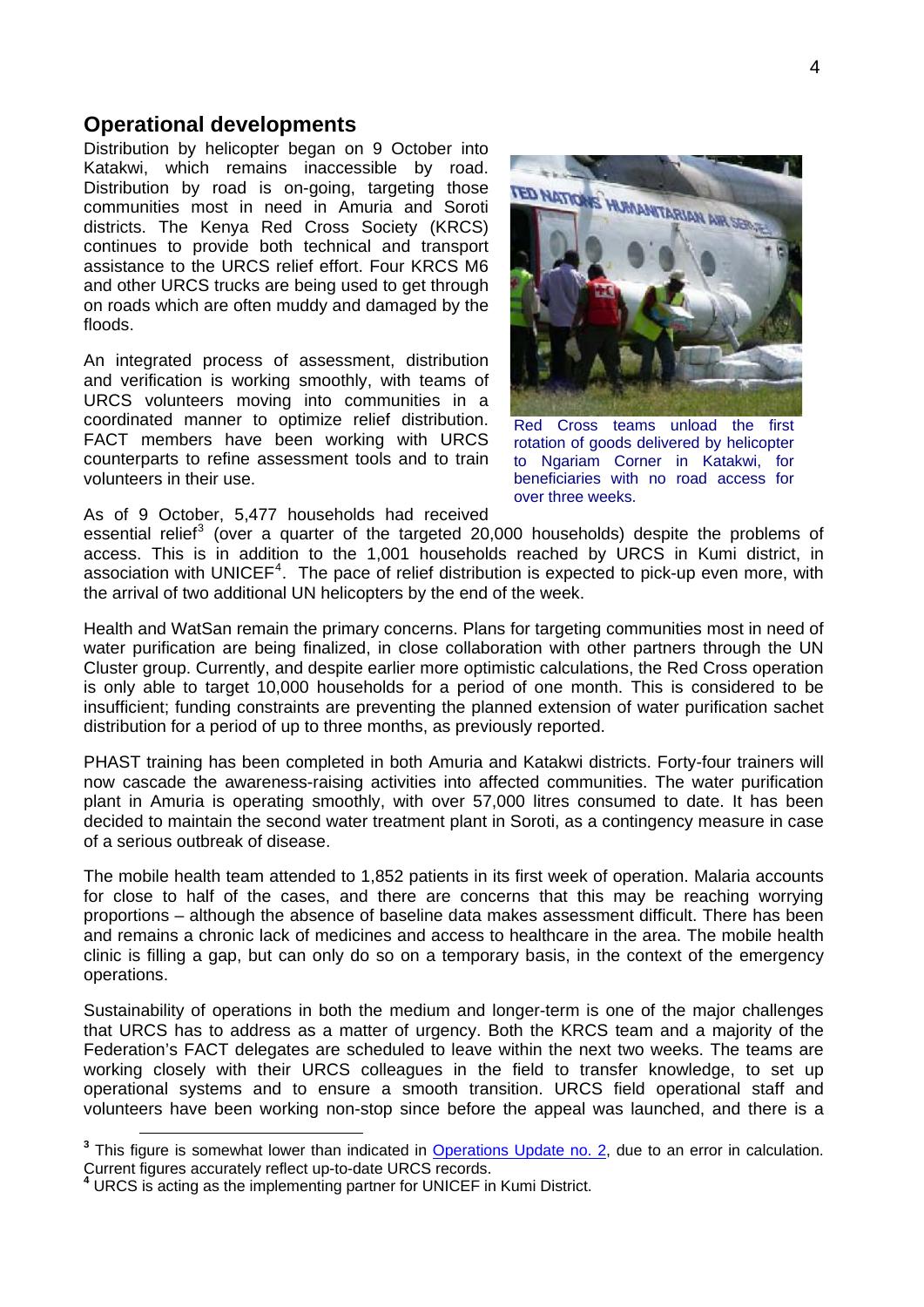need to reinforce field operations – most particularly in the areas of water and sanitation, shelter, early recovery and reporting, as well as to integrate URCS health personnel into the mobile clinic operations.

The unpredictability of the weather and the road conditions are the two constants of this operation. There is still no bridge access into Katakwi, despite earlier indications that this would be resolved early in the week. Best estimates for improved access are now sometime during the coming week. The one remaining bridge along the main Kampala-Soroti road is still highly unstable and expected to be shut any day.

The IT/Telecoms Emergency Response Unit (ERU) has completed an assessment of branch needs. Internet access is being enhanced at both headquarters and field levels. The team is having to spend an inordinate amount of time on virus trouble-shooting, which continues to affect IT on a daily basis. Preparations are underway for the installation of a radio communications network, to begin as soon as the equipment has been cleared through customs.

Red Cross/Red Crescent Movement partners continue to work in close cooperation, to ensure that activities undertaken as part of the emergency response are complementary and well coordinated. The URCS Secretary General and Vice-Chairman joined the operations in Soroti over the past week, visiting a number of field sites and participating in distributions. Other senior executive staff and Board members are expected later during the week.

The key objective, at this stage, is to ensure a smooth exit strategy on the part of FACT and KRCS teams, so that URCS operations are not disrupted and the urgent needs of the population continue to be met.

# **Red Cross and Red Crescent action**

**Emergency relief (basic non-food items)** 

**Objective 1.1: To provide emergency shelter and essential household items to at least 20,000 vulnerable households.** 

#### **Progress**

Distributions by helicopter into Katakwi began on 9 October. The Red Cross remains one of the very few organizations with the necessary stock and capacity to distribute NFI – which has been deemed to be the main priority, along with medicines, by UN Cluster leads, at least for the next two weeks (and pending receipt of food stocks by WFP).

As of 9 October, [5](#page-4-0),477 households had received essential relief<sup>5</sup> – over a quarter of the target, despite the on-going problems of access. Detailed distribution figures are presented in table 1 below. This is in addition to the 1,001 households reached by URCS in Kumi district, in association with UNICEF<sup>[6](#page-4-1)</sup>.

The essential NFI kit remains as detailed in [Operations Update no. 2](http://www.ifrc.org/docs/appeals/07/MDRUG00602.pdf). This is what is currently being distributed by URCS, along with kitchen sets where feasible and needed. Any discrepancies between the numbers of households reached, and planned versus actual quantities of specific relief items distributed are due to the lack of availability of certain items, as well as slight variations in kits supplied by other agencies during the early stages of the operations. The Red Cross continues to encourage greater standardization of kits among non-government organization (NGOs) and agencies, to meet needs in a more consistent manner.

<span id="page-4-0"></span><sup>&</sup>lt;sup>5</sup> This figure is somewhat lower than indicated in **Operations Update no. 2**, due to an error in calculation.<br>Current figures accurately reflect up-to-date URCS records.

<span id="page-4-1"></span>Current figures accurately reflect up-to-date URCS records. **<sup>6</sup>** URCS is acting as the implementing partner for UNICEF in Kumi District.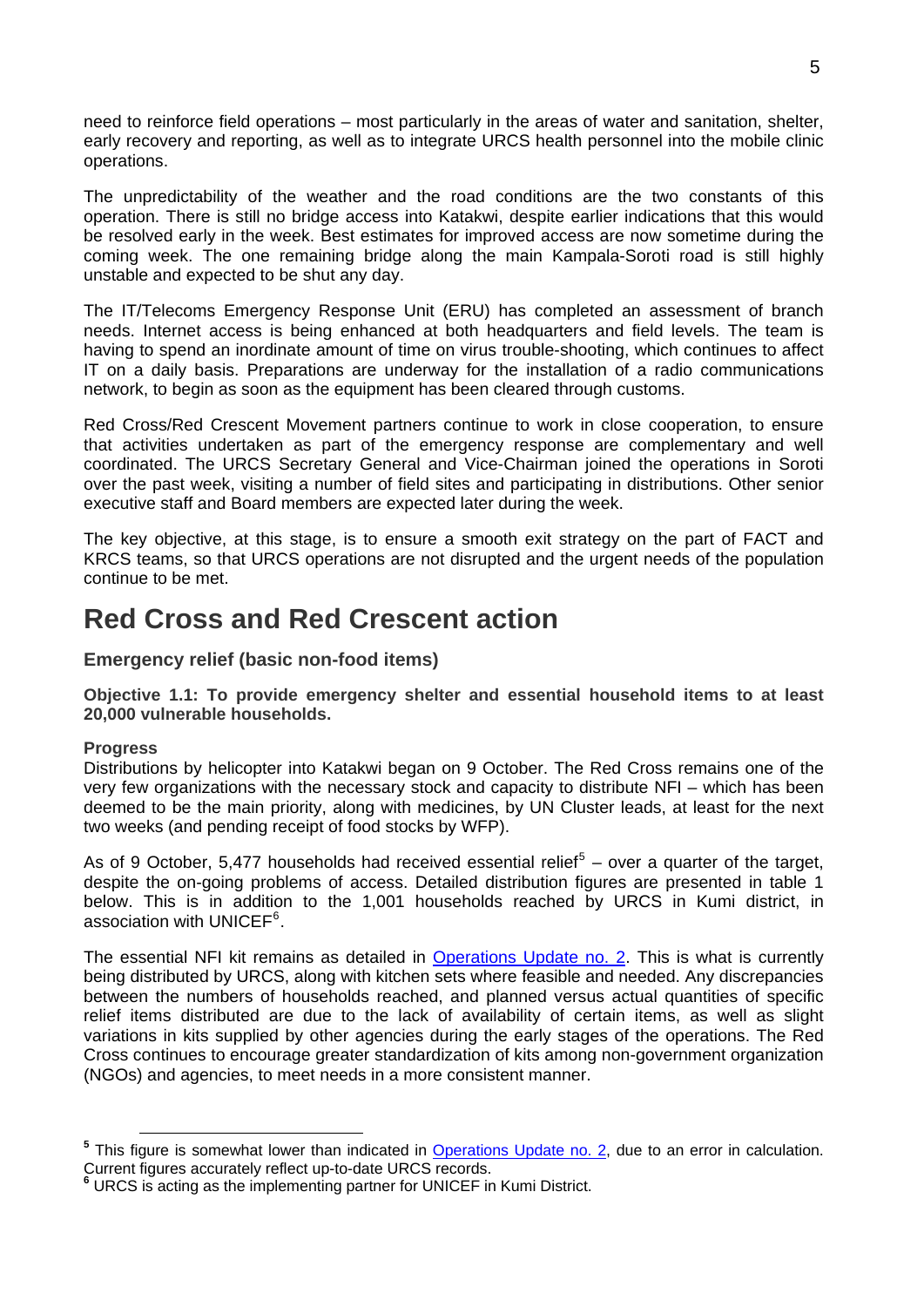| <b>District</b>                    | HH     | <b>Blankets</b> | <b>LLITNs</b> | <b>Tarps</b> | <b>Jerry</b><br>cans | <b>Soap</b> | <b>Kitchen</b><br>sets <sup>'</sup> | <b>Water</b><br>purification<br><b>sachets</b> |
|------------------------------------|--------|-----------------|---------------|--------------|----------------------|-------------|-------------------------------------|------------------------------------------------|
| Amuria                             | 3,061  | 4,245           | 4,476         | 3,575        | 4,476                | 14,121      | 1,415                               |                                                |
| Katakwi                            | 783    | 1,157           | 970           | 970          | 813                  | 4,137       |                                     | ٠                                              |
| Soroti                             | 1,633  | 4,130           | 3,418         | 2,421        | 3,234                | 3,133       | 1,709                               | ۰                                              |
| <b>Total</b><br><b>Distributed</b> | 5,477  | 9,532           | 8,864         | 6,966        | 8,523                | 21,391      | 2,816                               |                                                |
|                                    |        |                 |               |              |                      |             |                                     |                                                |
| <b>Total</b><br><b>Planned</b>     | 20,000 | 60,000          | 40,000        | 40,000       | 40,000               | 60,000      | $\overline{\phantom{0}}$            | 1,250,000                                      |

#### **Table 1: Federation Uganda floods Appeal NFI relief distribution as of 9 October 2007**

The pace of relief distribution is expected to pick-up even more, with the arrival of two additional UN helicopters by the end of the week. The URCS relief coordinator has been working with FACT helicopter operations, and on-the-job training has been provided to both loading and relief distribution teams regarding the specifics of helicopter distributions.

An integrated process of assessment, distribution and verification is working smoothly, with teams of URCS volunteers moving into communities in a coordinated manner to optimize relief distribution. FACT members have been working with URCS counterparts to refine assessment tools and to train volunteers in their use.

At this time, the Red Cross is focusing on relief distributions rather than on emergency shelter programming. Shelter recovery assistance is planned for a later stage of the operation, given the following: Immediate priority needs in the areas of NFI, water and sanitation, and basic health care; problems of access, combined with limited airlift capacity; and, lack of clarity on the ground regarding actual long-term shelter needs.

The Federation is of the view that it would not be beneficial to activate the Emergency Shelter Cluster for the flooding in Uganda. The findings of the Federation FACT mission, which includes a shelter specialist, indicate that the relatively small number of destroyed shelters, combined with a small number of international players active in shelter programming, do not warrant deployment of a coordination team at present. Should the situation change dramatically, this position will be revisited. In the meantime, the Federation will assure appropriate liaison with all organizations active in the provision of shelter.

Although the planned shelter kit is not currently being distributed, one essential item is being handed over, due to its multipurpose use: tarpaulins (2 per household). For the moment, these are mainly being used for sleeping purposes and for drying premature crops. Regarding more mid-term shelter assistance, early recovery and shelter assessments are underway, and considering a proposed package of tools and materials appropriate to both individual and communal needs.

Logistics support to the emergency operations continues, with the overall objective of providing emergency shelter and essential NFI to at least 20,000 vulnerable households. Current areas of priority in co-operation with URCS are:

- URCS purchasing and delivering relief goods to operational centres (Soroti, Lira);
- Air operations for delivery of goods to distribution locations;
- Storage for mobilized goods in the operational area;

<span id="page-5-0"></span>**<sup>7</sup>** An additional 1,068 households in Amuria and 596 households in Katakwi received kitchen items from the UNICEF kit (1 ladle, 4 spoons, 4 forks, 4 plates, 4 cups and 1 knife). This differs from the ICRC and Federation family kits and has therefore not been included in the total.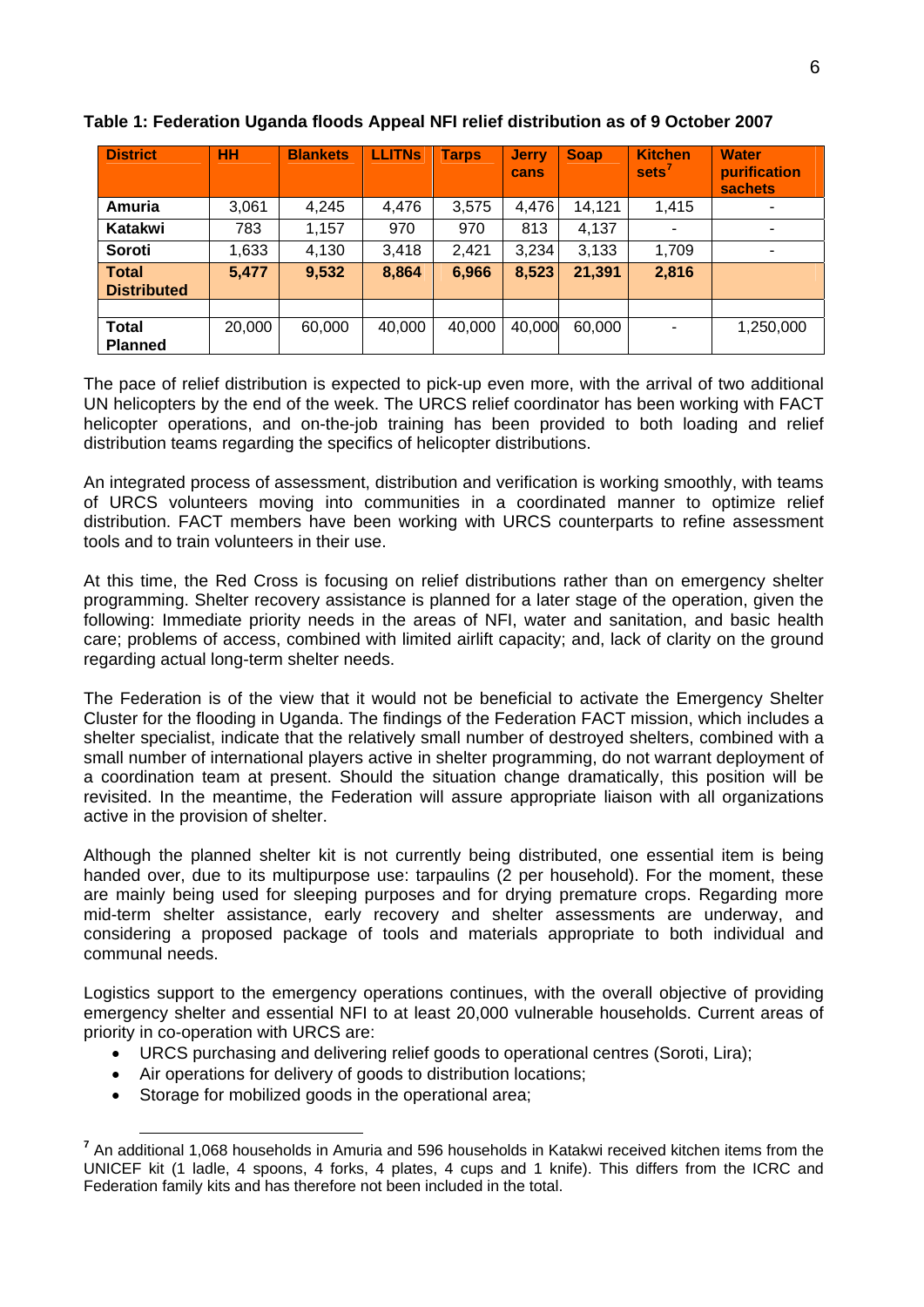- Transportation of goods and personnel (Soroti Kampala);
- Customs clearances and forwarding of goods received from outside the country in response to the Appeal;
- Compliance with Federation systems and procedures.

Three of the Rubb halls provided by the Norwegian Red Cross have been set up; two in Soroti and one in Lira. Insurance coverage for the goods stored in warehouses has been confirmed by the URCS Insurance Unit. Security and safety equipment (fire extinguishes and lighting) for warehousing is being purchased and under delivery.

A secondary logistics pipeline is being established, to provide fuel and funds for the relief distribution teams in Katakwi, pending road access. A detailed mobilization table is up-dated regularly on the Federation's Disaster Management Information System (DMIS). All items required for 20,000 households NFI distribution have been procured and are currently being mobilized by suppliers, for receipt and onward transport to Soroti. Federation Framework Agreement items (blankets, tarpaulins and mosquito nets) have been purchased and mobilized by Dubai RLU and the Federation's Nairobi Logistics unit. Any additional local procurement is being conducted by URCS based on the National Society's cash transfer system, according to URCS and Federation procurement procedures.

#### **Constraints**

- Lack of access to the most affected areas.
- Difficult and unpredictable road conditions.
- Helicopter transport available later than anticipated and with insufficient loading capacity.
- Surplus/deficit of supplies from the warehouse resulting in incomplete distributions or reloading of the supplies at the point of distribution.
- Cost of fuel in Katakwi prohibitive, as a consequence of access problems.

#### **Health and Care**

**Objective 2.1: To contribute to improved health status, health awareness, and reduced incidence of water-borne and vector transmitted diseases among at least 20,000 households.** 

#### **Progress**

PHAST training of trainers has been completed in both Amuria and Katakwi districts. Twenty-five volunteers from fifteen camps in Amuria were trained on health education campaigns. The volunteers have begun to disseminate hygiene promotion messages in their respective villages. Twenty volunteers from Katakwi attended a three-day training from 6-8 October and are expected to initiate health education in various camps in Katakwi beginning on 9 October 2007.

The water treatment plant has been operational in Amaseniko (Amuria) from 26 September. A total of 68,000 litres of water have been trucked from the source, with 63,000 litres purified and 57,720 litres consumed to date. Eleven URCS volunteer technicians are fully capable of operating the treatment plant, following training from their KRCS counterparts. A decision has been taken to keep the second treatment plant in reserve at Soroti, as a contingency in case of a serious waterborne disease outbreak – since it is clear that the single plant cannot meet all current needs in Katakwi. In this way, the plant can be dispatched either by road or by helicopter, as soon as required.

The distribution plan for water purification sachets is being finalized (see section under Objective 1.1).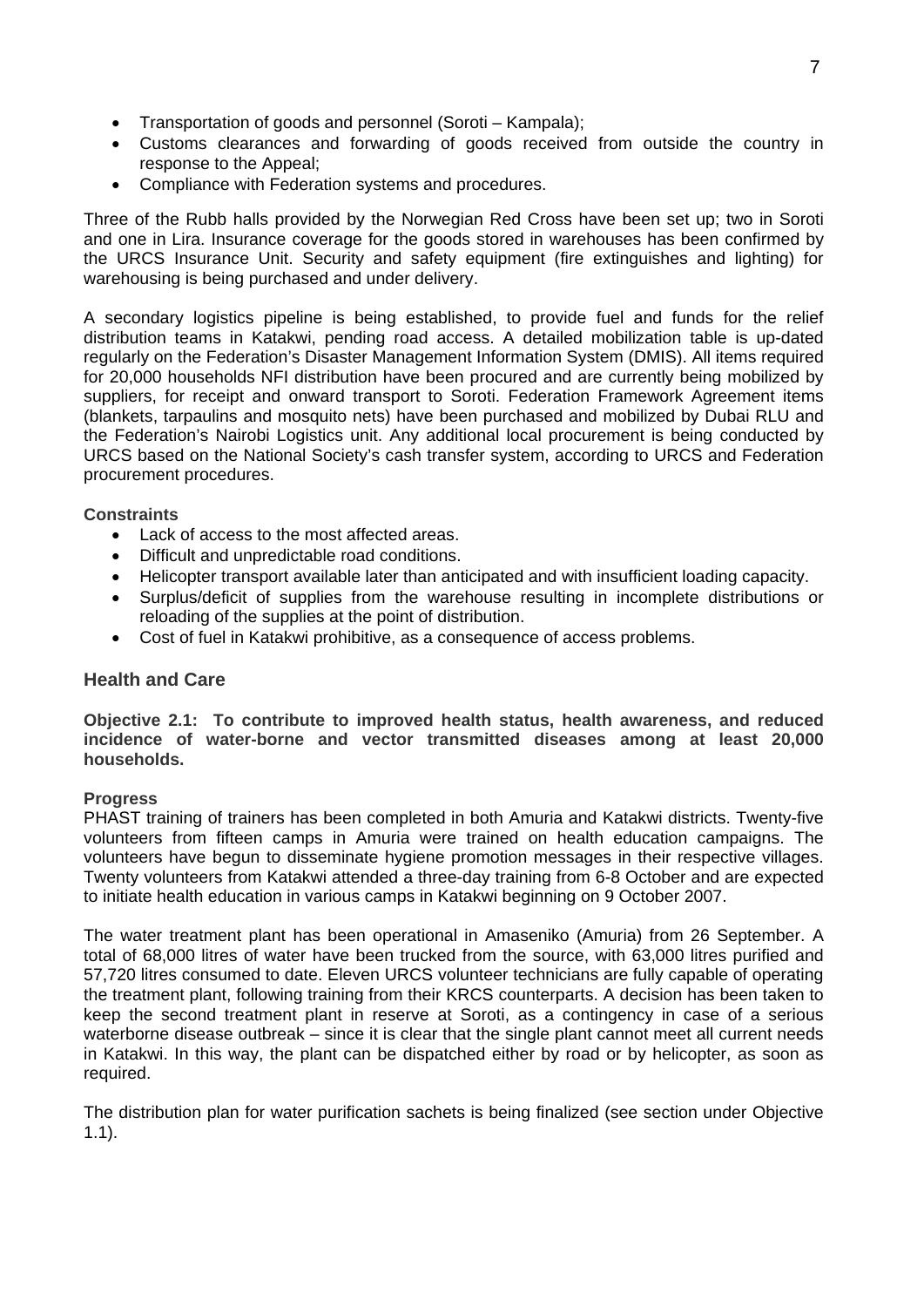#### **Impact**

- PHAST trainees report greater awareness of the transmission routes for the most common killer diseases, such as diarrhoea, and how to prevent these.
- Water consumption from the treatment plant has increased, due to awareness-raising within the community.

#### **Constraints**

• Very high water tables render traditional latrines temporarily ineffective. There is a requirement for innovative solutions to tackle emergency latrine construction and prevent an outbreak of communicable diseases.

#### **Objective 2.2: To reduce exposure to and risk of contracting malaria.**

#### **Progress**

Insecticide treated mosquito nets have been distributed to 5,477 households as reflected in the relief distributions table (table 1) and in the relief plan (see Objective 1.1). This is being followed up with information, education and communications (IEC) campaigns.

Reports from the field and through the mobile health clinic indicate a worrying rise in the rate of malaria.

#### **Impact**

• The ongoing distribution of ITNs shall contribute to reducing the spread of malaria.

#### **Constraints**

- The ground is either flooded or damp. The rate of malaria is reported to be on the rise.
- On-going problems of access and uncertainty have delayed distributions.

**Objective 2.3: To provide life-saving first aid to selected health centres and schools in the affected communities.** 

#### **Progress**

There have been no outbreaks of disease reported to date, although the incidence of malaria is quite high.

There continues to be close coordination with local authorities and other agencies. Red Cross field operations are in continuous contact with the office of the Director of District Health Services (DDHS) in Amuria. At Soroti level, the Red Cross participates in the cluster health meetings and maintains regular contact with other agencies, in particular the UN Office for the Coordination of Humanitarian Affairs (OCHA) and WHO.

Following the identification of several new cases of dysentery in Oongora camp (Katakwi), agencies from the health cluster have scaled-up their preventive activities, as follows:

- WHO/DHO supporting water quality testing;
- UNICEF– providing one new basic emergency health kit, 40 emergency drinking water kits, and 8,000 water purification tablets to URCS for hygiene promotion;
- URCS PHAST training of trainers in Katakwi has included four representatives from Oongora camp. This is being followed up with hygiene promotion, alongside distribution of the water purification tablets and oral re-hydration salts;
- Pilgrim Possible provision of treatment medicine, if needed;
- THW Will be installing a water purification plant.

During its first week of operation, the Red Cross mobile health clinic attended to 1,852 patients from seven villages in Amuria district. Of these, 42 per cent were suffering from malaria; it is feared that this is now approaching epidemic proportions, and reflects major complaints compiled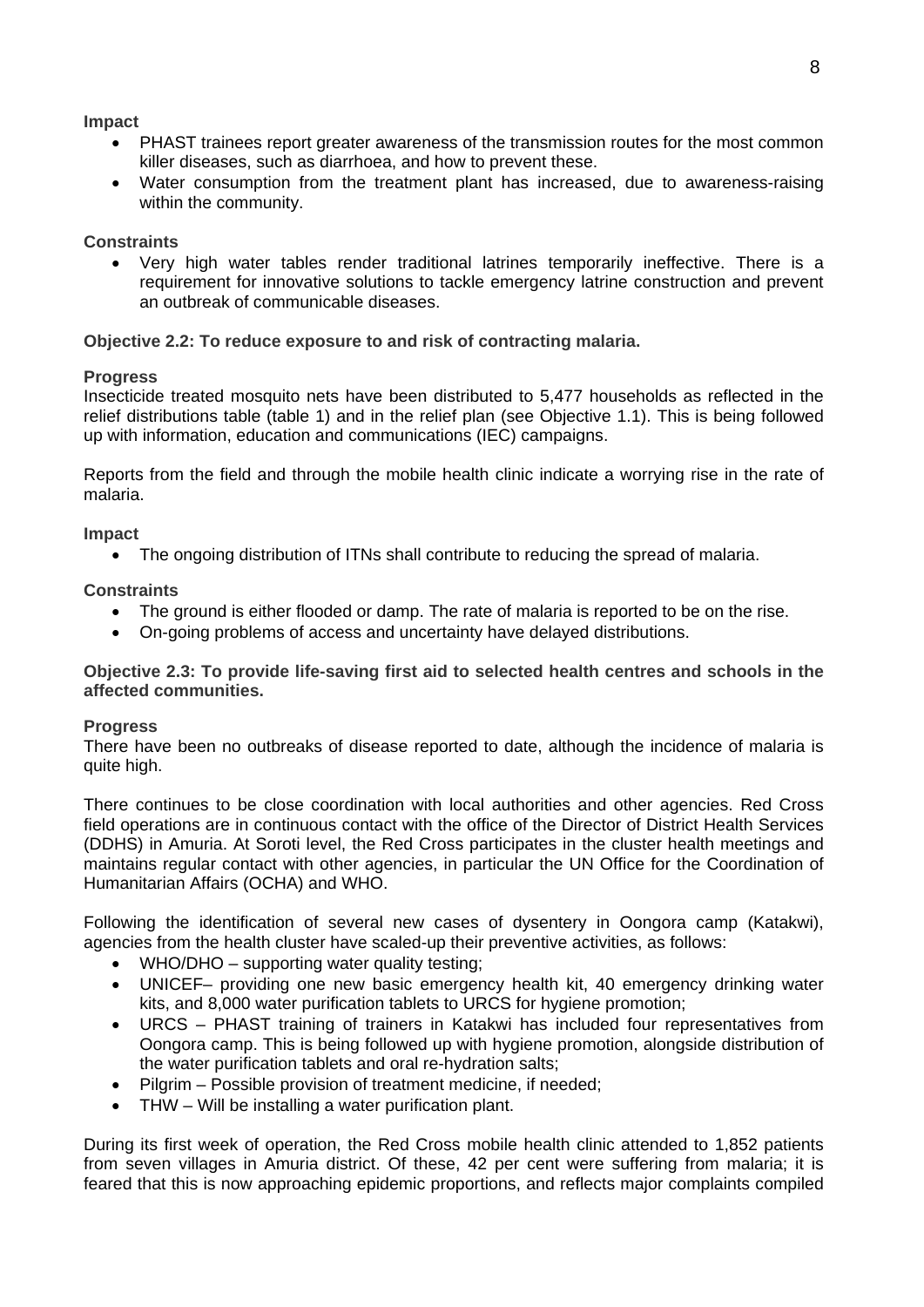during field assessments. Other illnesses include respiratory problems among 16 per cent (likely exacerbated by the damp conditions prevailing in the camps and settlements) and diarrhoea, 4 per cent. Health education is conducted as soon as people turn-up for registration, and prior to consultation with the doctor.

Mobile health clinic statistics for the period 30 September to 6 October 2007 are presented in table 2 below.

| Registered                                        |                | < 5 years      | > 5 years        |                |                         |
|---------------------------------------------------|----------------|----------------|------------------|----------------|-------------------------|
| 1,852                                             | <b>Female</b>  | <b>Male</b>    | <b>Female</b>    | <b>Male</b>    | <b>Total</b>            |
| Malaria                                           | 135            | 126            | 253              | 268            | 782                     |
| <b>Diarrhoeal Diseases</b>                        | 26             | 30             | $\boldsymbol{9}$ | 12             | 77                      |
| Pneumonia                                         | 1              | 5              | 3                | 0              | 9                       |
| <b>Other Respiratory</b><br>Disease               | 45             | 35             | 94               | 123            | 297                     |
| Anaemia                                           | $\mathbf 0$    | $\pmb{0}$      | 1                | 6              | $\overline{7}$          |
| Dysentery                                         | 8              | 7              | 10               | 5              | 30                      |
| <b>Intestinal Worms</b>                           | 22             | 28             | 29               | 29             | 108                     |
| STI                                               | $\overline{2}$ | $\pmb{0}$      | 31               | 21             | 54                      |
| UTI                                               | 3              | 1              | 1                | 1              | 6                       |
| Eye Infections                                    | 5              | 3              | $\overline{7}$   | 5              | 20                      |
| Ear Infections                                    | $\overline{2}$ | 8              | 9                | 8              | 27                      |
| Malnutrition                                      | 3              | 5              | $\pmb{0}$        | 0              | 8                       |
| Dis. Of Circulatory<br>System                     | $\pmb{0}$      | $\pmb{0}$      | $\overline{7}$   | 8              | 15                      |
| <b>Dental Disorder</b>                            | 1              | $\mathbf 0$    | 3                | $\overline{2}$ | 6                       |
| <b>Skin Diseases</b>                              | 13             | 15             | 16               | 17             | 61                      |
| Rheumatism, Joint Pain                            | $\mathbf 0$    | $\mathbf 0$    | 35               | 26             | 61                      |
| TB                                                | 1              | $\pmb{0}$      | $\mathbf 0$      | $\mathbf 0$    | $\mathbf{1}$            |
| <b>Rheumatic Fever</b>                            | $\mathbf 0$    | $\mathbf 0$    | $\overline{c}$   | 1              | $\overline{\mathbf{3}}$ |
| Gastritis/Peptic Ulcer                            | 26             | 11             | 9                | 24             | 70                      |
| <b>MCH</b> Antenatal and<br><b>Postnatal Care</b> | $\mathbf 0$    | $\mathbf 0$    | 19               | $\overline{7}$ | 26                      |
| All Other Diseases                                | $\overline{7}$ | 1              | 41               | 52             | 101                     |
| Referrals In                                      | $\mathbf 0$    | $\mathbf 0$    | 0                | $\Omega$       | $\bf{0}$                |
| Referrals Out                                     | 3              | $\overline{c}$ | 10               | 14             | 29                      |
| <b>Totals</b>                                     | 303            | 277            | 592              | 631            | 1,852                   |

**Table 2: People reached by the mobile health clinic (30 September to 6 October)** 

#### **Impact**

- During its first week of operations, the mobile clinic has contributed to preventing a major outbreak of disease, through treatment and health education. However, it is too early to measure the comprehensive impact of health activities.
- Coordinated activities by members of the health cluster are addressing the rise in dysentery noted in Oongora camp.

#### **Constraints**

• Accessibility remains a major challenge. Some of the people in dire need of treatment cannot be reached because roads have been cut off.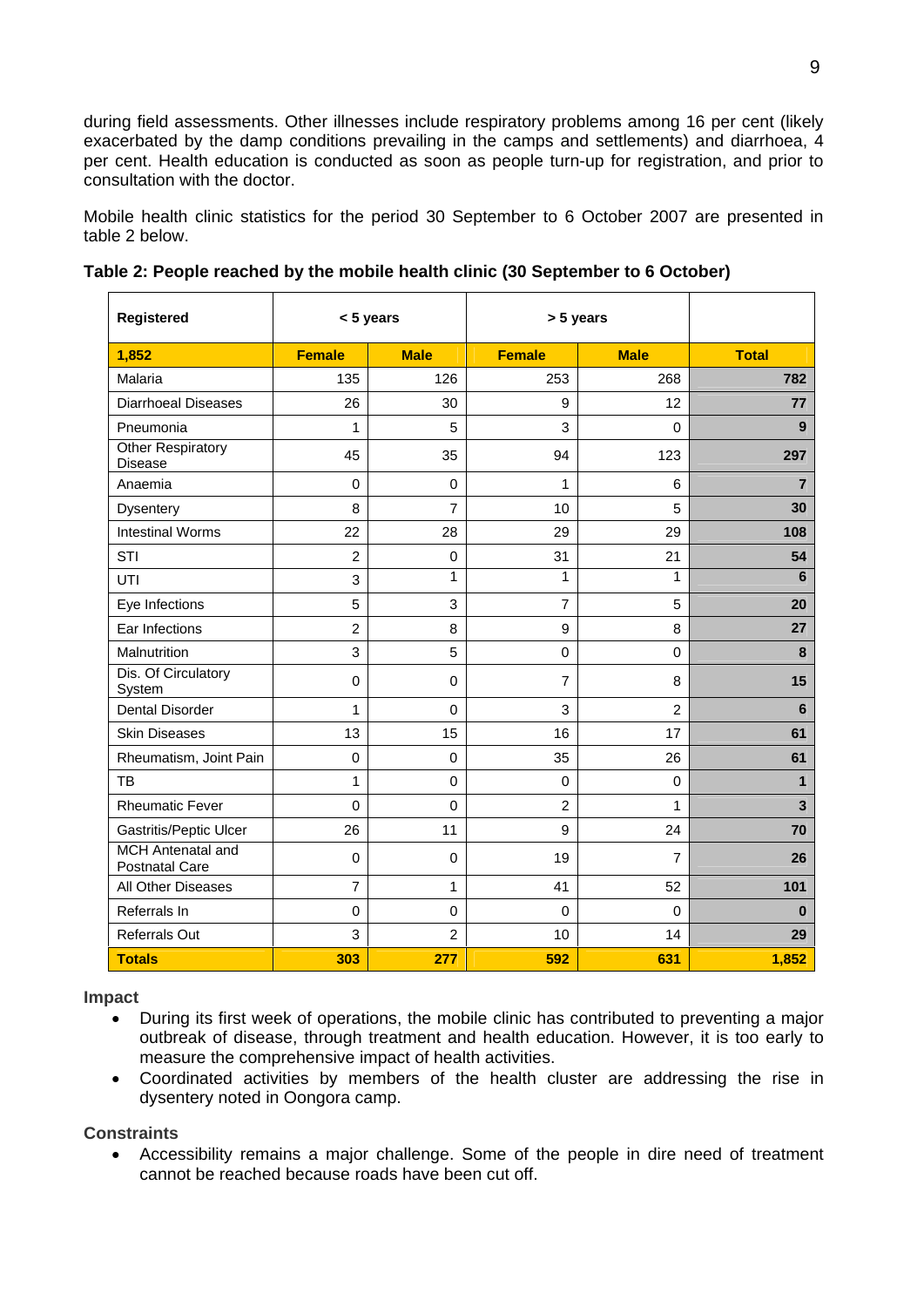- The unpredictable rains have affected the duration of time spent treating people and resulted in fewer people receiving treatment, compared to those in need of medical care.
- The lack of shelter and clean, safe water means that even those getting treatment remain highly susceptible to re-infection and the need for additional medical attention.
- There will be a gap in personnel (doctor) once KRCS staff leaves.
- No updated statistical data (baseline date) is available at the health centres and this becomes a challenge when measuring impact or comparison.
- Community health infrastructure is poorly developed and stocked.

#### **Recovery and rehabilitation**

**Objective 3.1: To assess, plan and implement early recovery activities together with the affected communities and key local, national and international stakeholders.** 

#### **Progress**

Both the shelter and FACT delegates have been conducting assessments, interviewing key actors and developing feasible plans for the short and medium-term. URCS and the FACT early recovery delegate have been working in close cooperation to build on existing programming in the area of food security. Plans are based on URCS programmes and priorities, as set out in the URCS Strategic Plan 2007-2010 and reflected in longer-term programming being carried out by National Society in association with the Danish Red Cross and British Red Cross.

The initial plan of action under the current Appeal called for the distribution of shelter kits to individual households; tarpaulins are indeed being distributed as a matter of urgency (see Objective 1.1). However, due to the on-going and unpredictable nature of the floods, communal kits are now being considered, as a possibly more appropriate means of strengthening capacity within each community (i.e. provision of multi-purpose tools, which could be used for agricultural, shelter and communal activities). This would also serve to reinforce community efforts already underway to strengthen existing dwellings.

Overall, the intent is to link shelter closely with recovery, as more of a mid-term programme – as well as to work closely with the WatSan component of the operation to meet a variety of needs as part of a 'holistic' and integrated approach.

In terms of early recovery, a draft proposal for an immediate food security intervention in the most affected sub-counties of Amuria and Katakwi has been prepared. It is based on previous food security interventions undertaken in Amuria district from 2005-2007, supported by the British Red Cross and funded by the Department for International Development (DFID).

The proposal calls for an assessment, followed by a distribution of pre-packed 'family seed kits', to 10,000 households in the most affected sub-counties in Amuria and Katakwi districts (20,000 households in total). In general, the pre-selected areas (and in particular Ongongoja, Ngaram and Magoro sub-counties) are traditionally considered as food insecure. This situation has been aggravated over the past years due to displacements caused by Karamajong attacks, and now by the floods, which have affected those three sub-counties in particular.

The assessment aims to identify parishes within the pre-selected sub-counties in both districts, which have been particularly affected and present high levels of vulnerability and food insecurity. Once parishes have been identified, a blanket distribution (covering all households) will be conducted at parish level. As part of the assessment, a team of URCS volunteers will discuss with the communities the type of crops they wish to cultivate at this time of the year. In this regard, the programme incorporates the flexibility to distribute slightly different kits in Amuria and Katakwi, based on the recommendations of the communities and particulars of the area. Assessment methodology will be based on focus group discussions at parish level. Volunteer involvement will also be critical for monitoring purposes, community mobilization/ information and capacity building within the communities.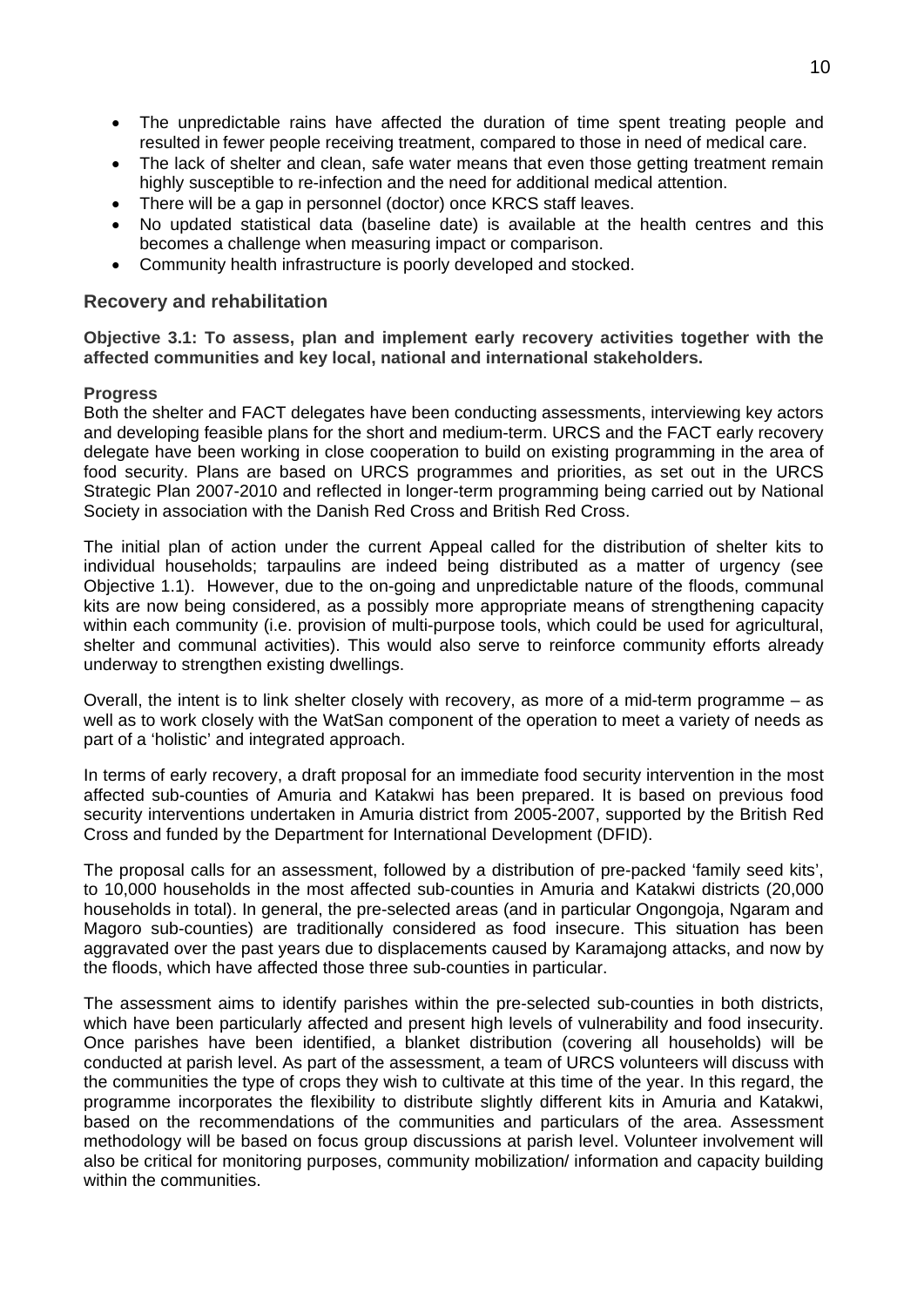As a second component of the kit, the programme will recommend distribution of tools (as mentioned above), whether for use by the communities/families for agricultural activities or other shelter/disaster preparedness/livelihoods activities.

It is proposed that the initial phase of seed distribution takes place no later than 3 November for all 20,000 households targeted, so that communities plant no later than the second week of November, to benefit from forecast rains.

Additional follow-up in the mid-term will be more fully elaborated in conjunction with shelter activities. To strengthen the resilience of the communities, and considering the unpredictability of the rainfalls in the second term of 2007 (and subsequent flooding consequences), it is recommended that work continues with the same communities in the same affected areas during the first agricultural season of 2008, which traditionally has a larger yield than the second season.

This mid term programming will consider not only agricultural activities, but other alternative livelihoods, as well as a disaster preparedness component at community level (i.e. shelter and sanitation could be included).

#### **Constraints**

- There is a general lack of clear and up-to-date data.
- Flooding is expected to continue over the coming months, while the rainy season lasts, thereby impeding reconstruction of dwellings in the short-term.
- A number of the most affected communities are medium to long-term IDPs, in the process of beginning to resettle back into their villages of origin. Their situation remains unstable and precarious.
- Time constraints in terms of identification of volunteers for all camps/sites/parishes and the provision of training on food security/agriculture and project cycle management.
- Very short time available for procurement process and transport of items to URCS Soroti warehouse.

#### **Capacity Building**

**Objective 4.1: To prepare for effective, timely and appropriate monitoring and response to emergencies and vulnerabilities.** 

#### **Disaster Preparedness and Response**

There is a clear desire to build URCS's capacity in needs assessment and information management. Lessons learned and the overall outcome from the current emergency operation will be fed into the national society's long-term programming in disaster preparedness. In addition, the Appeal budget allows for procurement of emergency stocks for 5,000 households. The procurement of 200 volunteer kits is underway.

#### **Logistics**

Co-ordination and training with URCS is ongoing in all aspects of logistics. URCS warehouse capacity has been reinforced in the areas of warehouse administration and management. Daily stock movements and consolidated stock reports are now being maintained by URCS for the warehouses in Lira and Soroti with a report submitted to Kampala on a weekly basis.

Three Rubb halls have been installed (with one in reserve), and will remain for URCS use. A Fleet Transport System operated by URCS staff and volunteers is now in place. Standard operating procedures have also been implemented for the two vehicles on-loan from the Federation's Zone office in Nairobi. The vehicles are managed by URCS's fleet management and driven by URCS drivers.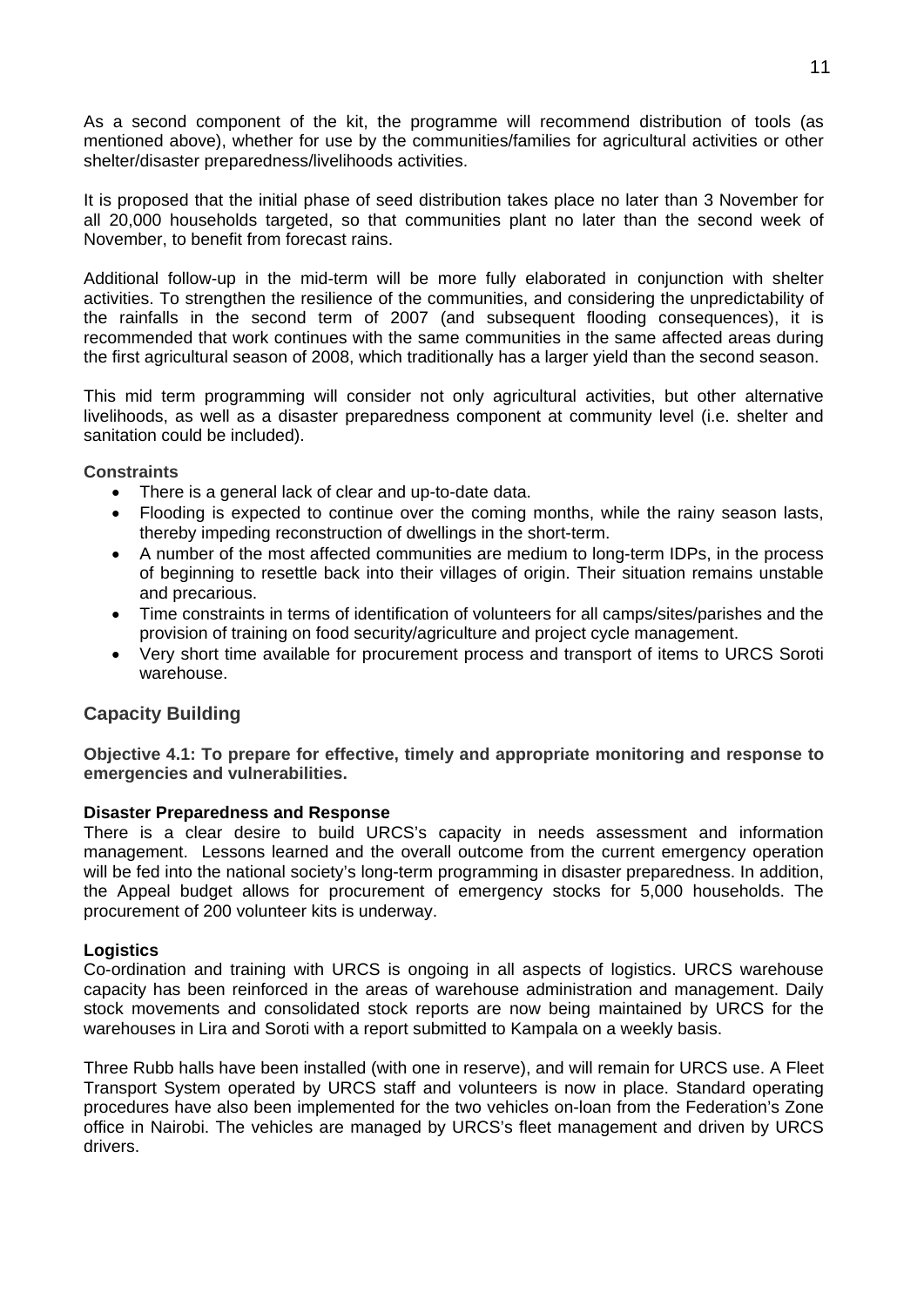#### **IT & Telecommunications**

The Danish/American Red Cross IT & Telecoms ERU is now in place, providing essential support to the operations base in Soroti and at headquarters in Kampala. The support is to ensure rapid and effective communications from the field and for the operations as a whole.

On-going activities are focusing on:

- Planning for the radio installations, to begin as soon as the ERU equipment has been cleared through customs;
- Finalizing local procurement of computer equipment through the Danish Red Cross. Installations will begin once the equipment has arrived in Soroti;
- Hiring a local IT officer for the Soroti branch of URCS, to work alongside the ERU;
- Training URCS staff and volunteers in the use of GPS receivers.
- Resolving URCS e-mail access problems.

The Kampala office is now running on a flat rate satellite internet connection. The installation of a similar internet connection at the Soroti office is in the pipeline.

An extra donation of ten handheld VHF radios, one mobile VHF radio and one HF base radio has been provided by American Red Cross via the ERU.

#### **Coordination and partnerships**

At field level, Federation activities are coordinated through lead members of the URCS, KRCS and FACT, all based in Soroti. Meetings are held each morning, to update sector teams on progress.

URCS's Programme coordinator and the FACT team leader represent the Movement in interagency coordination meetings. Sector delegates participate in various cluster and technical working group coordination meetings, providing feedback to the movement through daily Red Cross meetings. All FACT members except for shelter, reporting, and early recovery, are participating in relevant cluster coordination meetings. Shelter will be linked with the Camp Management cluster, as well as NFI cluster. URCS and the FACT are attending coordination meetings in Kampala.

FACT Air operations is working closely with United Nations Humanitarian Air Service (UNHAS), to coordinate airlift operations, and with WFP for mapping purposes.

URCS continues to take the lead in coordination. The Task Force on Floods chaired by the URCS meets on a regular basis in Kampala. URCS has assigned counterparts to most Federation FACT members. An organizational structure is being finalized for the emergency operations, taking into account the imminent departure of the Federation FACT and KRCS teams. The URCS Secretary General and Vice-Chairman visited field operations during the week, in order to ensure close and coordinated back-up from headquarters. Coordination is also being ensured with local authorities and relevant government ministries, and in particular with the newly established Office of the Prime Minister in Soroti, which is tasked with assisting in the coordination of the floods response.

#### **Communications- Advocacy and public information**

URCS has been pro-active in its media relations, initiating press conferences on a regular basis in order to update the public on developments, needs and promote fundraising activities. The National Society has been actively meeting with private sector entities and others, such as embassies to share information and to raise funds. Visibility is being ensured in the field, through URCS tabards, caps and t-shirts. The Federation has facilitated field visits and provided information and images to international media.